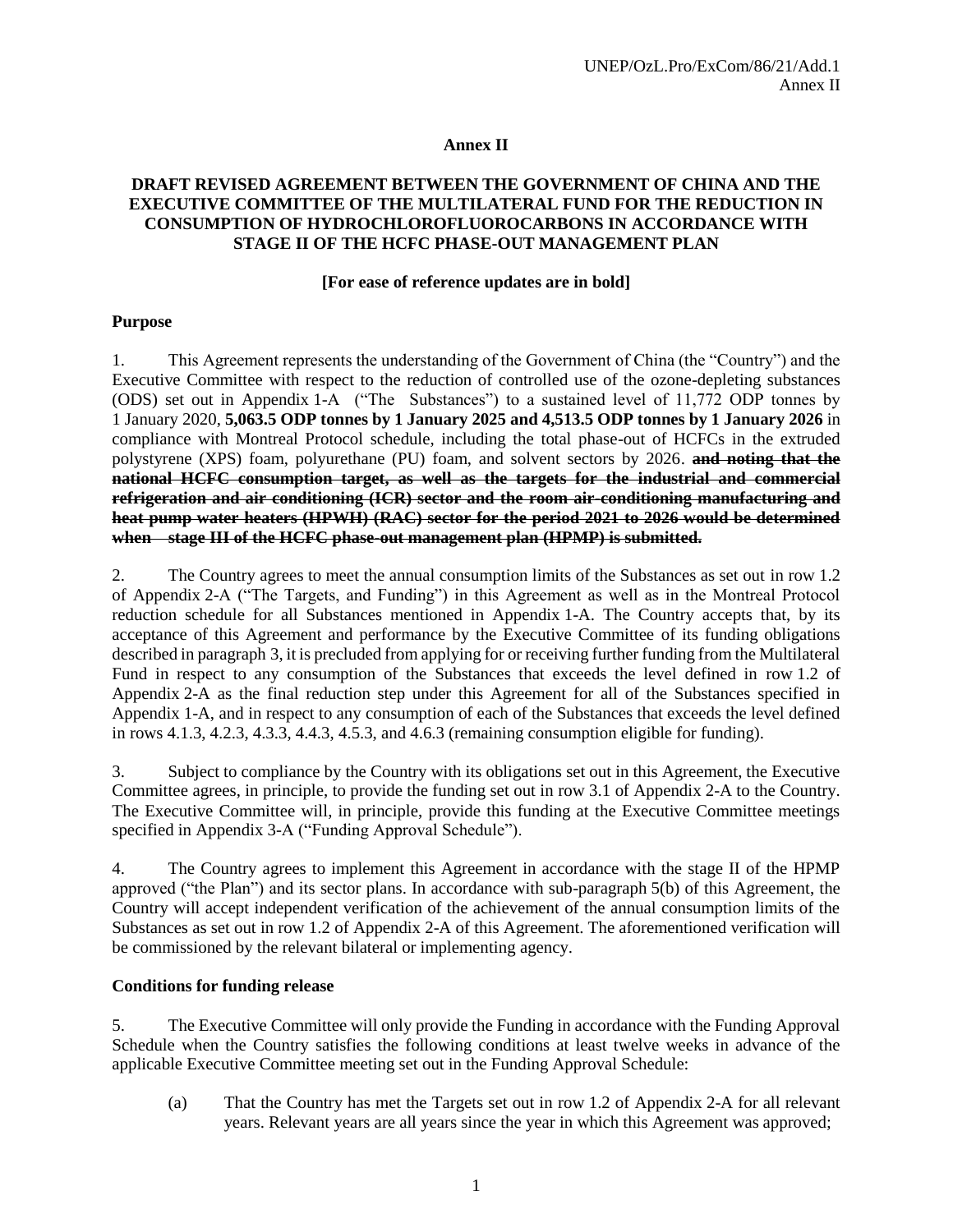- (b) That the meeting of these Targets has been independently verified for all relevant years, unless the Executive Committee decided that such verification would not be required;
- (c) That, for sector plans with activities that include the conversion of manufacturing capacity, the Country had submitted an independent verification report of a random sample of at least five per cent of the manufacturing lines which had completed their conversion in the year to be verified, on the understanding that the total aggregated HCFC consumption of the random sample of the manufacturing lines represents at least 10 per cent of the **consumption phased out in manufacturing lines converted with financial assistance from the Multilateral Fund in the sector in that year;**
- (d) That the Country had submitted a Tranche Implementation Report in the form of Appendix 4-A ("Format of Tranche Implementation Reports and Plans") covering each previous calendar year; that it had achieved a significant level of implementation of activities initiated with previously approved tranches; and that the rate of disbursement of funding available from the previously approved tranche was more than 20 per cent; and
- (e) That the Country has submitted a Tranche Implementation Plan in the form of Appendix 4-A ("Format for Tranche Implementation Reports and Plans") covering each calendar year until and including the year for which the funding schedule foresees the submission of the next tranche or, in case of the final tranche, until completion of all activities foreseen.

# **Monitoring**

6. The Country will ensure that it conducts accurate monitoring of its activities under this Agreement, and will also continue to maintain and operate a system to monitor the consumption in the different sectors to ensure compliance with the sector consumption limits set out in rows 1.3.1, 1.3.2, 1.3.3, 1.3.4 and 1.3.5 of Appendix 2-A. The institutions set out in Appendix 5-A ("Monitoring Institutions and Roles") will monitor and report on implementation of the activities in the previous Tranche Implementation Plans in accordance with their roles and responsibilities set out in the same appendix. This monitoring will also be subject to independent verification as described in sub-paragraph 5(c) above.

#### **Flexibility in the reallocation of funds**

7. The Executive Committee agrees that the Country may have the flexibility to reallocate part or all of the approved funds according to the evolving circumstances to achieve the smoothest reduction of consumption and phase-out of the Substances specified in Appendix 1-A:

- (a) Reallocations categorized as major changes must be documented in advance either in a Tranche Implementation Plan as foreseen in sub-paragraph 5(e) above, or as a revision to an existing Tranche Implementation Plan to be submitted at least *twelve weeks* in advance to any meeting of the Executive Committee, for its approval. Major changes would relate to:
	- (i) Issues potentially concerning the rules and policies of the Multilateral Fund;
	- (ii) Changes which would modify any clause of this Agreement;
	- (iii) Changes in the annual levels of funding allocated to individual bilateral or implementing agencies for the different tranches;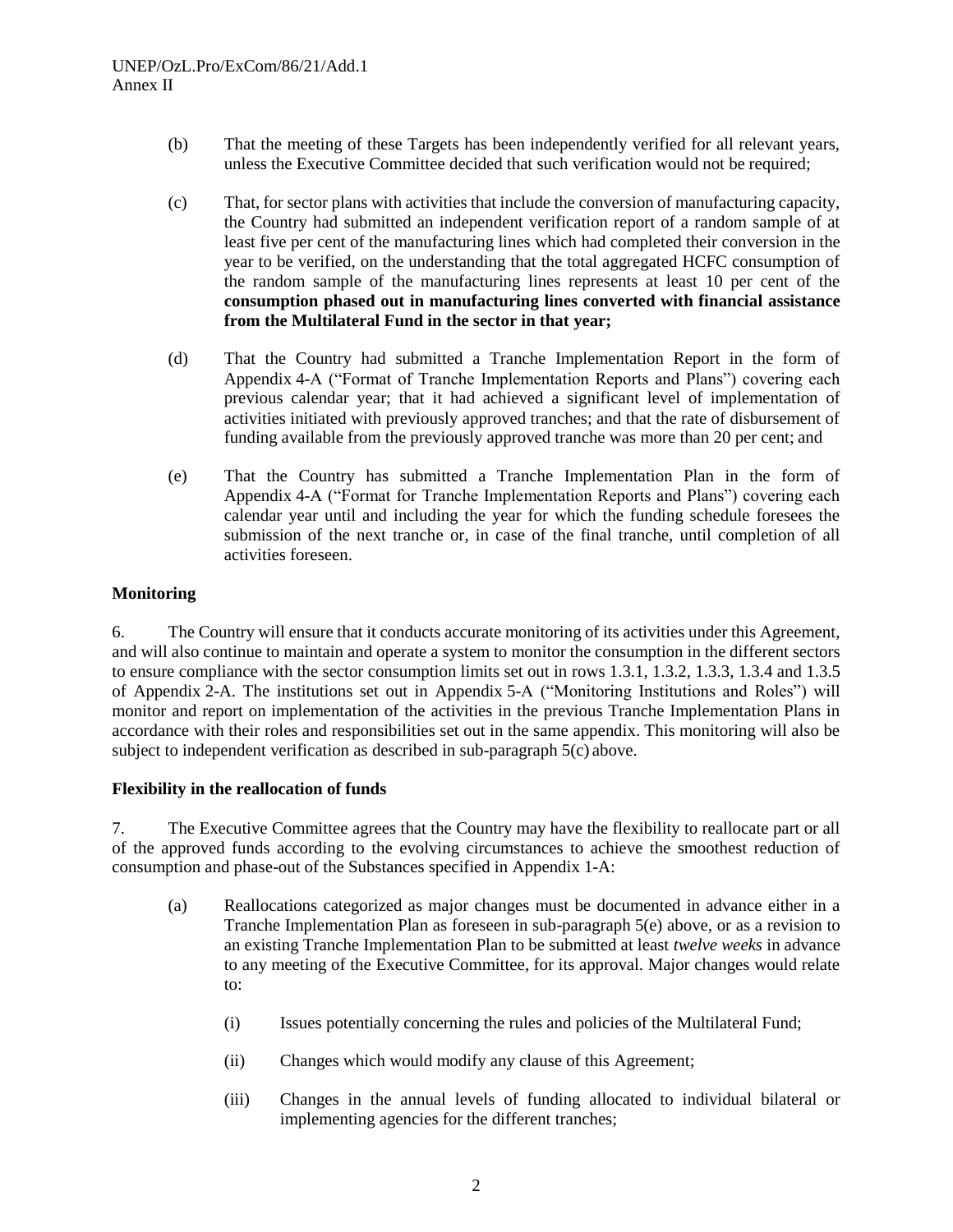- (iv) Provision of funding for activities not included in the current approved Tranche Implementation Plan, or removal of an activity in the Tranche Implementation Plan, with a cost greater than 20 per cent of the total cost of the last approved tranche, or US \$2.5 million, whichever is lower; and
- (v) Changes in alternative technologies already selected, on the understanding that any submission for such a request would identify the associated incremental costs, the potential impact to the climate, and any differences in ODP tonnes to be phased out if applicable, as well as confirm that the Country agrees that potential savings related to the change of technology would decrease the overall funding level under this Agreement accordingly;
- (b) Reallocations not categorized as major changes may be incorporated in the approved Tranche Implementation Plan, under implementation at the time, and reported to the Executive Committee in the subsequent Tranche Implementation Report;
- (c) Any enterprise to be converted to non-HCFC technology included in the Plan and that would be found to be ineligible under the policies of the Multilateral Fund (i.e., due to foreign ownership or establishment post the 21 September 2007 cut-off date), would not receive financial assistance. This information would be reported as part of the Tranche Implementation Plan;
- (d) The Country commits to examining the possibility of using pre-blended systems with low-global warming potential (GWP) blowing agents instead of blending them in-house, for those foam enterprises covered under the Plan, should this be technically viable, economically feasible and acceptable to the enterprises;
- (e) The Country agrees, in cases where HFC technologies have been chosen as an alternative to HCFCs, and taking into account national circumstances related to health and safety: to monitor the availability of substitutes and alternatives that further minimize impacts on the climate; to consider, in the review of regulations, standards and incentives adequate provisions that encourage introduction of such alternatives; and to consider the potential for adoption of cost-effective alternatives that minimize the climate impact in the implementation of the HPMP, as appropriate, and inform the Executive Committee on the progress accordingly in tranche implementation reports; and
- (f) Any remaining funds held by the bilateral or implementing agencies or the Country under the Plan will be returned to the Multilateral Fund upon completion of the last tranche foreseen under this Agreement.

#### **Considerations for the refrigeration servicing sector**

8. Specific attention will be paid to the execution of the activities in the refrigeration servicing sector included in the Plan, in particular:

- (a) The Country would use the flexibility available under this Agreement to address specific needs that might arise during project implementation; and
- (b) The Country and relevant bilateral and/or implementing agencies would take into consideration relevant decisions on the refrigeration servicing sector during the implementation of the Plan.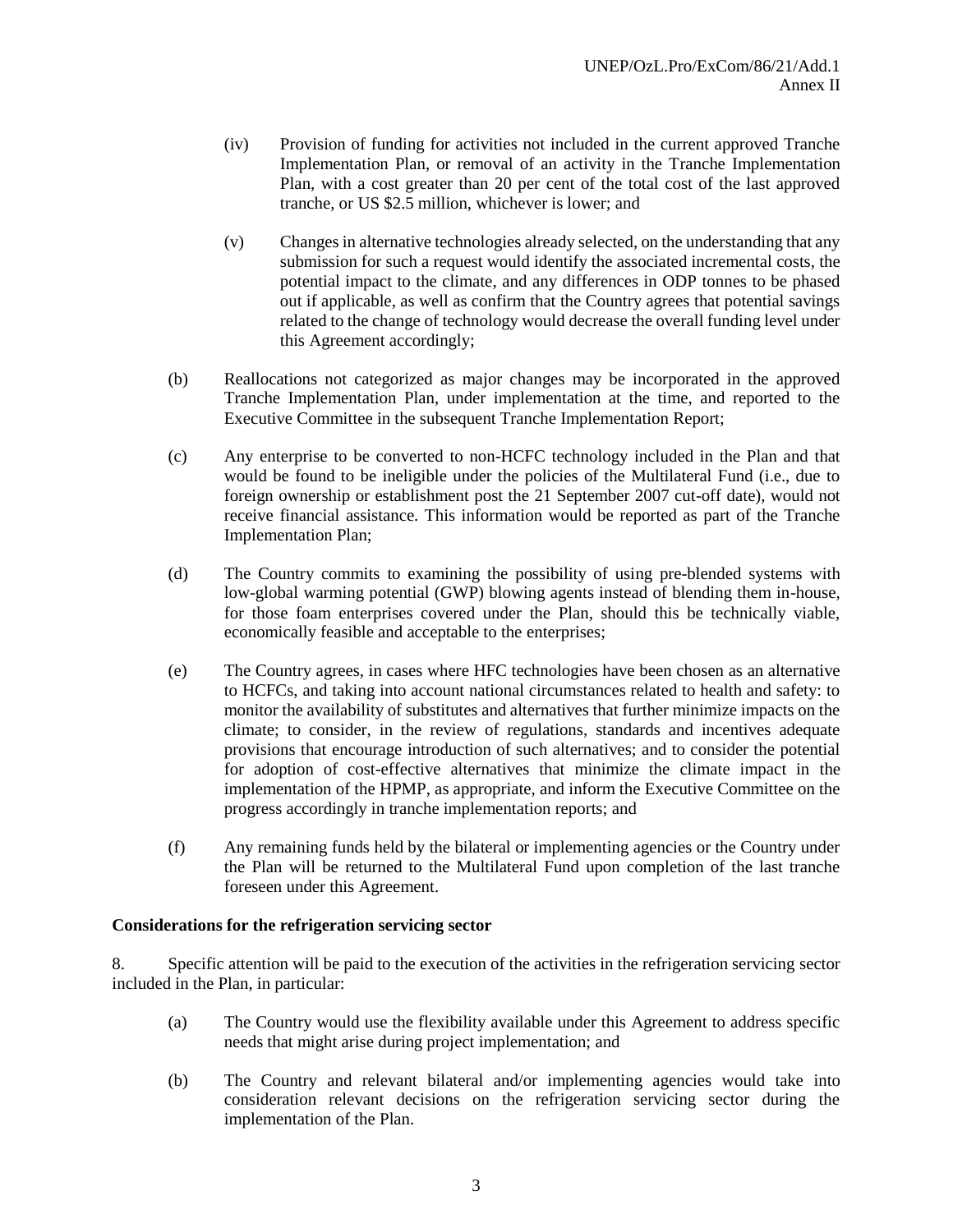### **Bilateral and implementing agencies**

9. The Country agrees to assume overall responsibility for the management and implementation of this Agreement and of all activities undertaken by it or on its behalf to fulfil the obligations under this Agreement. UNDP has agreed to be the lead implementing agency (the "Lead IA"); UNDP, UNIDO, **UNEP,** and the World Bank have agreed to be the sector lead implementing agencies ("Sector Lead IAs") under the overall lead of the Lead IA for the **industrial and commercial refrigeration and air-conditioning** (ICR) and solvent sectors, XPS foam and **room air-conditioning manufacturing and heat pump water heaters (HPWH)** (RAC) sectors, **refrigeration** servicing sector and **national** enabling programme, and the PU foam sectors, respectively; **and the Government of Austria**, the Government of Germany, the Government of Italy, and the Government of Japan have agreed to be cooperating implementing agencies (the "Cooperating IAs") under the lead of the Sector Lead and Lead IA in respect of the Country's activities under this Agreement. The Country agrees to evaluations, which might be carried out under the monitoring and evaluation work programmes of the Multilateral Fund or under the evaluation programme of the Lead IA, Sector Lead IAs, and/or Cooperating IAs.

10. The Lead IA will be responsible for ensuring co-ordinated planning, implementation and reporting of all activities under this Agreement, including but not limited to independent verification as per sub-paragraph 5(b). The roles of the Lead IA, Sector Lead IAs, and Cooperating IAs are contained in Appendix 6-A, Appendix 6-B and Appendix 6-D, respectively. The Executive Committee agrees, in principle, to provide the Lead IA, Sector Lead IAs, and the Cooperating IAs with the fees set out in rows 2.1.2, 2.2.2, 2.2.4, 2.3.2, 2.4.2, 2.4.4, **2.4.6,** 2.5.2, 2.5.4, 2.5.6, and 2.6.2 of Appendix 2-A.

# **Non-compliance with the Agreement**

11. Should the Country, for any reason, not meet the Targets for the elimination of the Substances set out in row 1.2 and, starting in 2019, rows 1.3.1, 1.3.2, 1.3.3, 1.3.4, or 1.3.5 of Appendix 2-A or otherwise does not comply with this Agreement, then the Country agrees that it will not be entitled to the Funding in accordance with the Funding Approval Schedule. The Country would not be double-penalized through both an aggregate and a sector-specific penalty. At the discretion of the Executive Committee, funding will be reinstated according to a revised Funding Approval Schedule determined by the Executive Committee after the Country has demonstrated that it has satisfied all of its obligations that were due to be met prior to receipt of the next tranche of funding under the Funding Approval Schedule. The Country acknowledges that the Executive Committee may reduce the amount of the Funding by the amount set out in Appendix 7-A ("Reductions in Funding for Failure to Comply") in respect of each ODP kg of reductions in consumption not achieved in any one year. The Executive Committee will discuss each specific case in which the Country did not comply with this Agreement, and take related decisions. Once decisions are taken, the specific case of non-compliance with this Agreement will not be an impediment for the provision of funding for future tranches as per paragraph 5 above.

12. The Funding of this Agreement will not be modified on the basis of any future Executive Committee decisions that may affect the funding of any other consumption sector projects or any other related activities in the Country.

13. The Country will comply with any reasonable request of the Executive Committee, the Lead IA, Sector Lead IAs, and the Cooperating IAs to facilitate implementation of this Agreement. In particular, it will provide the Lead IA, Sector Lead IAs, and the Cooperating IAs with access to the information necessary to verify compliance with this Agreement.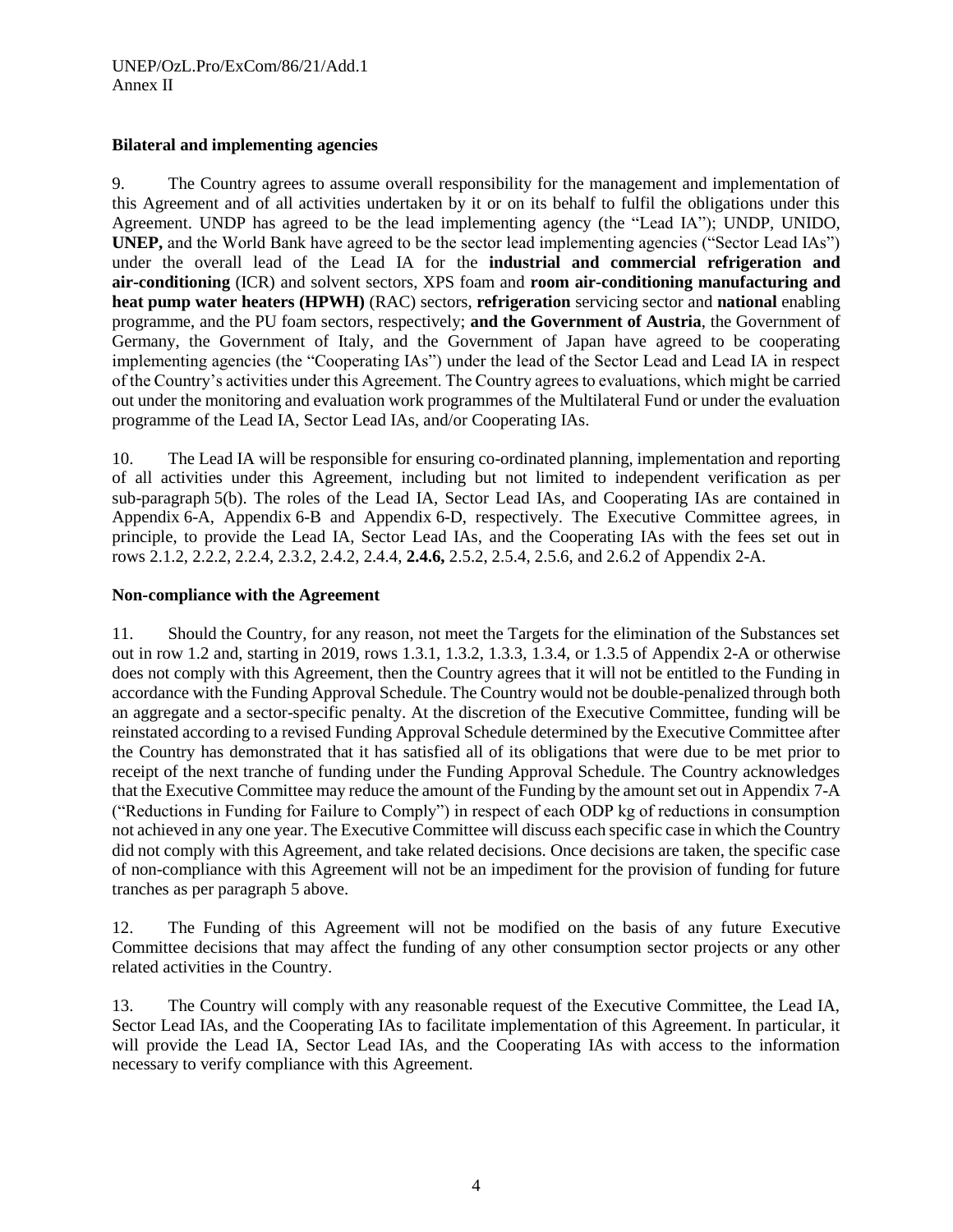## **Date of completion**

14. The completion of the Plan and the associated Agreement will take place at the end of 2027. The completion of each sector plan will take place at the end of the year following the last year for which a maximum allowable total consumption level has been specified for the sector in Appendix 2-A. Should at that time there still be activities that are outstanding, and which were foreseen in the last Tranche Implementation Plan and its subsequent revisions as per sub-paragraph 5(e) and paragraph 7, the completion of the Plan or sector plan will be delayed until the end of the year following the implementation of the remaining activities upon approval by the Executive Committee. The reporting requirements as per sub-paragraphs 1(a) to 1(f) of Appendix 4-A will continue until the time of the completion of the Plan unless otherwise specified by the Executive Committee.

### **Validity**

15. All of the conditions set out in this Agreement are undertaken solely within the context of the Montreal Protocol and as specified in this Agreement. All terms used in this Agreement have the meaning ascribed to them in the Montreal Protocol unless otherwise defined herein.

16. This Agreement may be modified or terminated only by mutual written agreement of the Country and the Executive Committee of the Multilateral Fund.

### **17. This revised Agreement supersedes the Agreement reached between the Government of China and the Executive Committee at the 79th meeting of the Executive Committee.**

#### **APPENDICES**

| <b>Substance</b> | Annex              | Group | Starting point for aggregate reductions in<br>consumption (ODP tonnes) |
|------------------|--------------------|-------|------------------------------------------------------------------------|
| HCFC-22          |                    |       | 11,495.31                                                              |
| <b>HCFC-123</b>  |                    |       | 10.13                                                                  |
| <b>HCFC-124</b>  | $\curvearrowright$ |       | 3.07                                                                   |
| $HCFC-141b$      |                    |       | 5,885.18                                                               |
| $HCFC-142b$      |                    |       | 1,470.53                                                               |
| <b>HCFC-225</b>  |                    |       | 1.22                                                                   |
| <b>Total</b>     |                    |       | $18,865.\overline{44}$                                                 |

#### **APPENDIX 1-A: THE SUBSTANCES**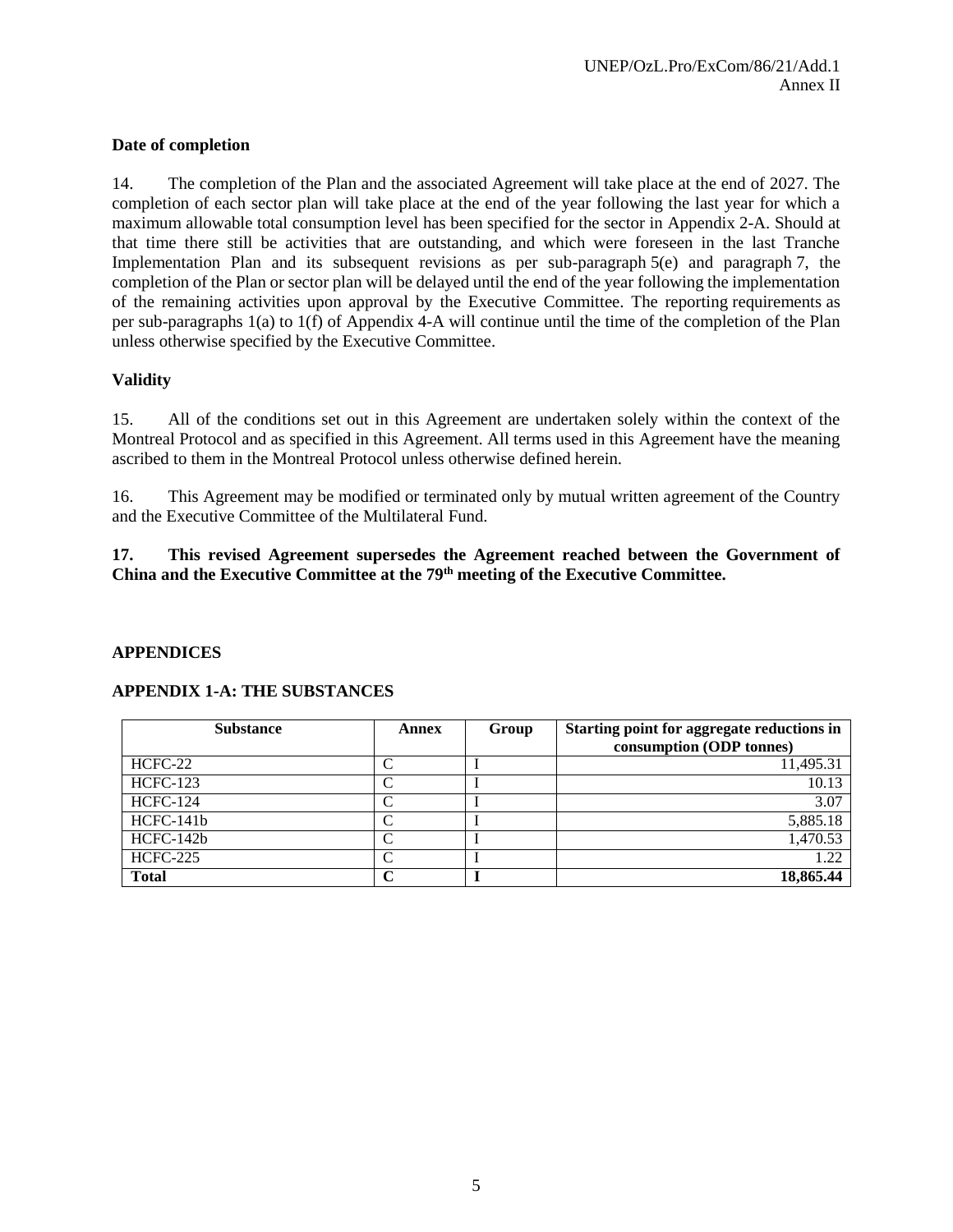# **APPENDIX 2-A: THE TARGETS, AND FUNDING**

| <b>Row</b> | <b>Particulars</b>                                                                                                                                   | 2016     | 2017     | 2018     | 2019     | 2020     | 2021     | 2022     | 2023     | 2024     | 2025    | 2026             | <b>Total</b> |
|------------|------------------------------------------------------------------------------------------------------------------------------------------------------|----------|----------|----------|----------|----------|----------|----------|----------|----------|---------|------------------|--------------|
|            | <b>Consumption targets</b>                                                                                                                           |          |          |          |          |          |          |          |          |          |         |                  |              |
| 1.1        | Montreal<br>Protocol<br>reduction<br>$% \left\vert \cdot \right\rangle _{0}$ of<br>schedule<br>Annex C.<br>Group I<br>substances<br>(ODP tonnes)     | 17,342.1 | 17,342.1 | 17,342.1 | 17,342.1 | 12,524.9 | 12,524.9 | 12,524.9 | 12,524.9 | 12,524.9 | 6,262.4 | 6,262.4          | n/a          |
| 1.2        | Maximum<br>allowable total<br>consumption of<br>Annex C,<br>Group I<br>substances<br>(ODP tonnes)                                                    | 16,978.9 | 16,978.9 | 15,048.1 | 15,048.1 | 11,772.0 | 11,772.0 | 11,772.0 | 8,618.0  | 8,618.0  | 5,063.5 | 4,513.5          | n/a          |
| 1.3.1      | Maximum<br>allowable<br>consumption of<br>Annex C,<br>Group I<br>substances in the<br>$\ensuremath{\textup{\textbf{ICR}}}$<br>sector<br>(ODP tonnes) | 2,162.5  | 2,162.5  | 2,042.4  | 2,042.4  | 1,609.9  | 1,609.9  | 1,609.9  | 1,369.6  | 1,369.6  | 780.9   | 780.9            | n/a          |
| 1.3.2      | Maximum<br>allowable<br>consumption of<br>Annex C,<br>Group I<br>substances in the<br>XPS foam sector<br>(ODP tonnes)                                | 2,286.0  | 2,286.0  | 2,032.0  | 2,032.0  | 1,397.0  | 1,397.0  | 1,397.0  | 762.0    | 762.0    | 165.0   | 0.0              | n/a          |
| 1.3.3      | Maximum<br>allowable<br>consumption of<br>Annex C,<br>Group I<br>substances in the<br>PU foam sector<br>(ODP tonnes)                                 | 4,449.6  | 4,449.6  | 3,774.5  | 3,774.5  | 2,965.7  | 2,965.7  | 2,965.7  | 1,078.4  | 1,078.4  | 330.0   | $\overline{0.0}$ | n/a          |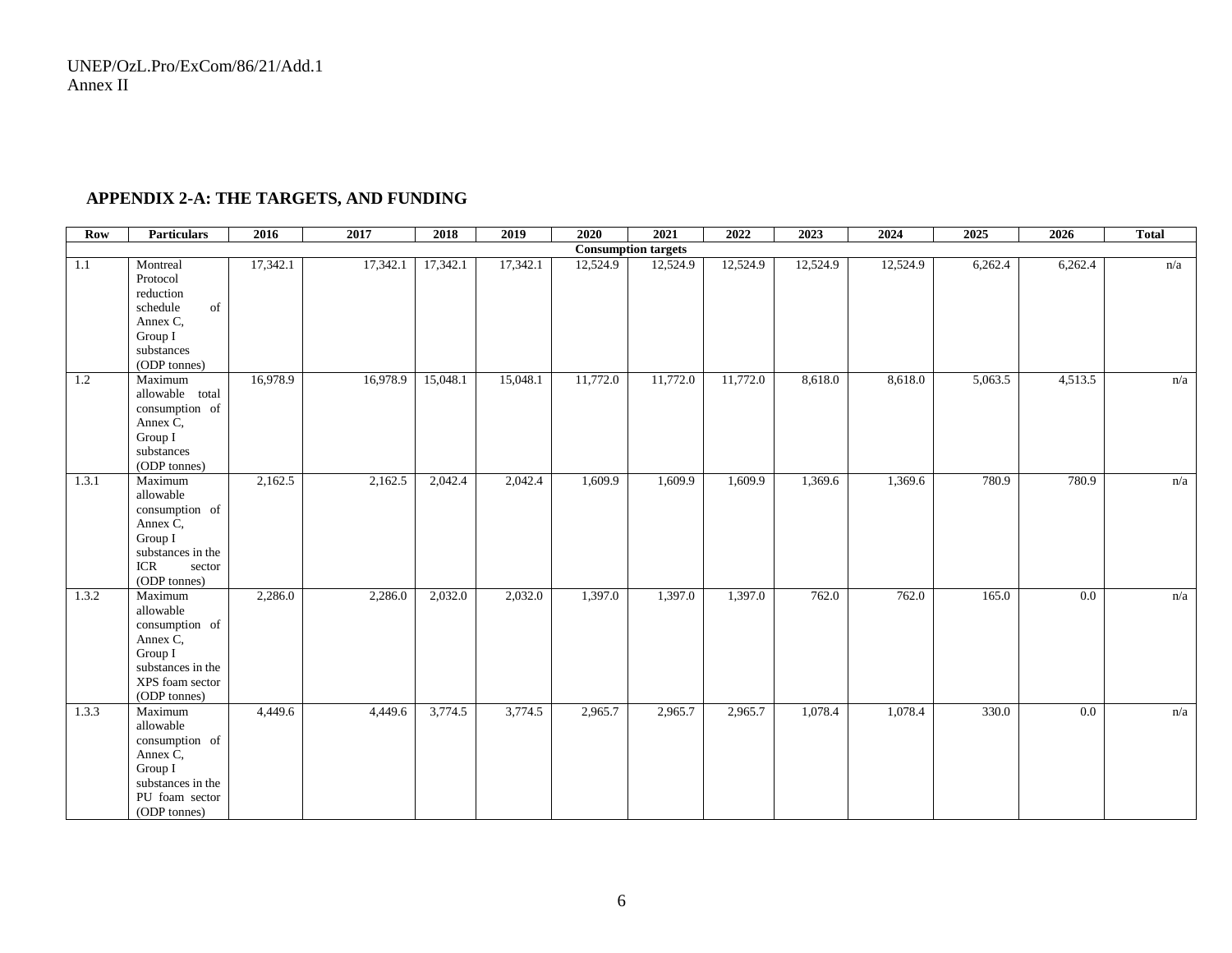| Row   | <b>Particulars</b>                                                                     | 2016       | 2017           | 2018           | 2019           | 2020                                                        | 2021      | 2022         | 2023                   | 2024         | 2025         | 2026         | <b>Total</b> |
|-------|----------------------------------------------------------------------------------------|------------|----------------|----------------|----------------|-------------------------------------------------------------|-----------|--------------|------------------------|--------------|--------------|--------------|--------------|
| 1.3.4 | Maximum                                                                                | 3,697.7    | 3,697.7        | 2,876.0        | 2,876.0        | 2,259.7                                                     | 2,259.7   | 2,259.7      | 1,614.1                | 1,614.1      | 1,232.6      | 1,232.6      | n/a          |
|       | allowable                                                                              |            |                |                |                |                                                             |           |              |                        |              |              |              |              |
|       | consumption of                                                                         |            |                |                |                |                                                             |           |              |                        |              |              |              |              |
|       | Annex C,                                                                               |            |                |                |                |                                                             |           |              |                        |              |              |              |              |
|       | Group I                                                                                |            |                |                |                |                                                             |           |              |                        |              |              |              |              |
|       | substances in the                                                                      |            |                |                |                |                                                             |           |              |                        |              |              |              |              |
|       | <b>RAC</b><br>sector                                                                   |            |                |                |                |                                                             |           |              |                        |              |              |              |              |
|       | (ODP tonnes)                                                                           |            |                |                |                |                                                             |           |              |                        |              |              |              |              |
| 1.3.5 | Maximum                                                                                | 455.2      | 455.2          | 395.4          | 395.4          | 321.2                                                       | 321.2     | 321.2        | 148.3                  | 148.3        | 55.0         | 0.0          | n/a          |
|       | allowable                                                                              |            |                |                |                |                                                             |           |              |                        |              |              |              |              |
|       | consumption of                                                                         |            |                |                |                |                                                             |           |              |                        |              |              |              |              |
|       | Annex C, Group                                                                         |            |                |                |                |                                                             |           |              |                        |              |              |              |              |
|       | I substances in                                                                        |            |                |                |                |                                                             |           |              |                        |              |              |              |              |
|       | the<br>solvent                                                                         |            |                |                |                |                                                             |           |              |                        |              |              |              |              |
|       | sector                                                                                 |            |                |                |                |                                                             |           |              |                        |              |              |              |              |
|       | Funding industrial and commercial refrigeration and air conditioning (ICR) sector plan |            |                |                |                |                                                             |           |              |                        |              |              |              |              |
| 2.1.1 | Sector Lead IA                                                                         | 13,368,756 | 20,000,000     | $\Omega$       | $\Omega$       | 2.095.775                                                   | 9,000,000 | $\mathbf{0}$ | 8,000,000              | $\mathbf{0}$ | 7,559,464    | 8,134,246    | 68,158,241   |
|       | (UNDP) agreed                                                                          |            |                |                |                |                                                             |           |              |                        |              |              |              |              |
|       | funding (US \$)                                                                        |            |                |                |                |                                                             |           |              |                        |              |              |              |              |
| 2.1.2 | Support costs for                                                                      | 935,813    | 1,400,000      | $\overline{0}$ | $\overline{0}$ | 146,704                                                     | 630,000   | $\bf{0}$     | 560,000                | $\mathbf{0}$ | 529,162      | 569,397      | 4,771,076    |
|       | UNDP (US \$)<br>Funding extruded polystyrene (XPS) foam sector plan                    |            |                |                |                |                                                             |           |              |                        |              |              |              |              |
|       |                                                                                        |            |                |                |                |                                                             |           |              |                        |              |              |              |              |
| 2.2.1 | Sector Lead IA                                                                         | 7,514,867  | 8,732,614      | $\overline{0}$ | 0              | 9,890,431                                                   | 4,400,000 | 2,000,000    | $\overline{3,000,000}$ | 1,000,000    | 4,000,000    | 3,534,654    | 44,072,566   |
|       | (UNIDO) agreed                                                                         |            |                |                |                |                                                             |           |              |                        |              |              |              |              |
|       | funding $(US \$                                                                        |            |                |                |                |                                                             |           |              |                        |              |              |              |              |
| 2.2.2 | Support costs for                                                                      | 526,041    | 611,283        | $\overline{0}$ | $\Omega$       | 692,330                                                     | 308,000   | 140,000      | 210,000                | 70,000       | 280,000      | 247,426      | 3,085,080    |
|       | $UNIDO (US \$))$                                                                       |            |                |                |                |                                                             |           |              |                        |              |              |              |              |
| 2.2.3 | Sector                                                                                 |            | 267,386        |                | $\theta$       | $\theta$                                                    | 600,000   | $\mathbf{0}$ | $\mathbf{0}$           | $\mathbf{0}$ | $\mathbf{0}$ | $\bf{0}$     | 867,386      |
|       | cooperating                                                                            |            |                |                |                |                                                             |           |              |                        |              |              |              |              |
|       | agency                                                                                 |            |                |                |                |                                                             |           |              |                        |              |              |              |              |
|       | (Germany)                                                                              |            |                |                |                |                                                             |           |              |                        |              |              |              |              |
|       | agreed funding                                                                         |            |                |                |                |                                                             |           |              |                        |              |              |              |              |
|       | (US \$)                                                                                |            |                |                |                |                                                             |           |              |                        |              |              |              |              |
| 2.2.4 | Support costs for                                                                      |            | 31,877         | $\sim$         | $\Omega$       | $\theta$                                                    | 73,535    | $\bf{0}$     | $\bf{0}$               | $\mathbf{0}$ | $\bf{0}$     | $\mathbf{0}$ | 105,412      |
|       | Germany (US \$)                                                                        |            |                |                |                |                                                             |           |              |                        |              |              |              |              |
| 2.3.1 | Sector Lead IA                                                                         | 7,045,027  | $\Omega$       | $\Omega$       | $\Omega$       | Funding polyurethane (PU) foam sector plan<br>2.067.012     | 4.000.000 | $\mathbf{0}$ | 5,000,000              | 1,000,000    | 5,000,000    | 4,200,000    | 28,312,039   |
|       | (World                                                                                 |            |                |                |                |                                                             |           |              |                        |              |              |              |              |
|       | Bank)                                                                                  |            |                |                |                |                                                             |           |              |                        |              |              |              |              |
|       | agreed funding<br>(US \$)                                                              |            |                |                |                |                                                             |           |              |                        |              |              |              |              |
| 2.3.2 | Support costs for                                                                      | 493,152    | $\overline{0}$ | $\overline{0}$ | $\overline{0}$ | 144,691                                                     | 280,000   | $\mathbf{0}$ | 350,000                | 70,000       | 350,000      | 294,000      | 1,981,843    |
|       | World                                                                                  |            |                |                |                |                                                             |           |              |                        |              |              |              |              |
|       | Bank                                                                                   |            |                |                |                |                                                             |           |              |                        |              |              |              |              |
|       | $(US \$                                                                                |            |                |                |                |                                                             |           |              |                        |              |              |              |              |
|       | Sector Lead IA                                                                         | 14,671,089 | 16,000,000     | $\Omega$       | $\Omega$       | Funding room air conditioning (RAC) sector plan<br>$\Omega$ | 4,150,000 | $\mathbf{0}$ | 6,300,000              | $\mathbf{0}$ | 8,717,105    | 8,613,995    | 58,452,189   |
| 2.4.1 | (UNIDO) agreed                                                                         |            |                |                |                |                                                             |           |              |                        |              |              |              |              |
|       | funding $(US \$                                                                        |            |                |                |                |                                                             |           |              |                        |              |              |              |              |
|       |                                                                                        |            |                |                |                |                                                             |           |              |                        |              |              |              |              |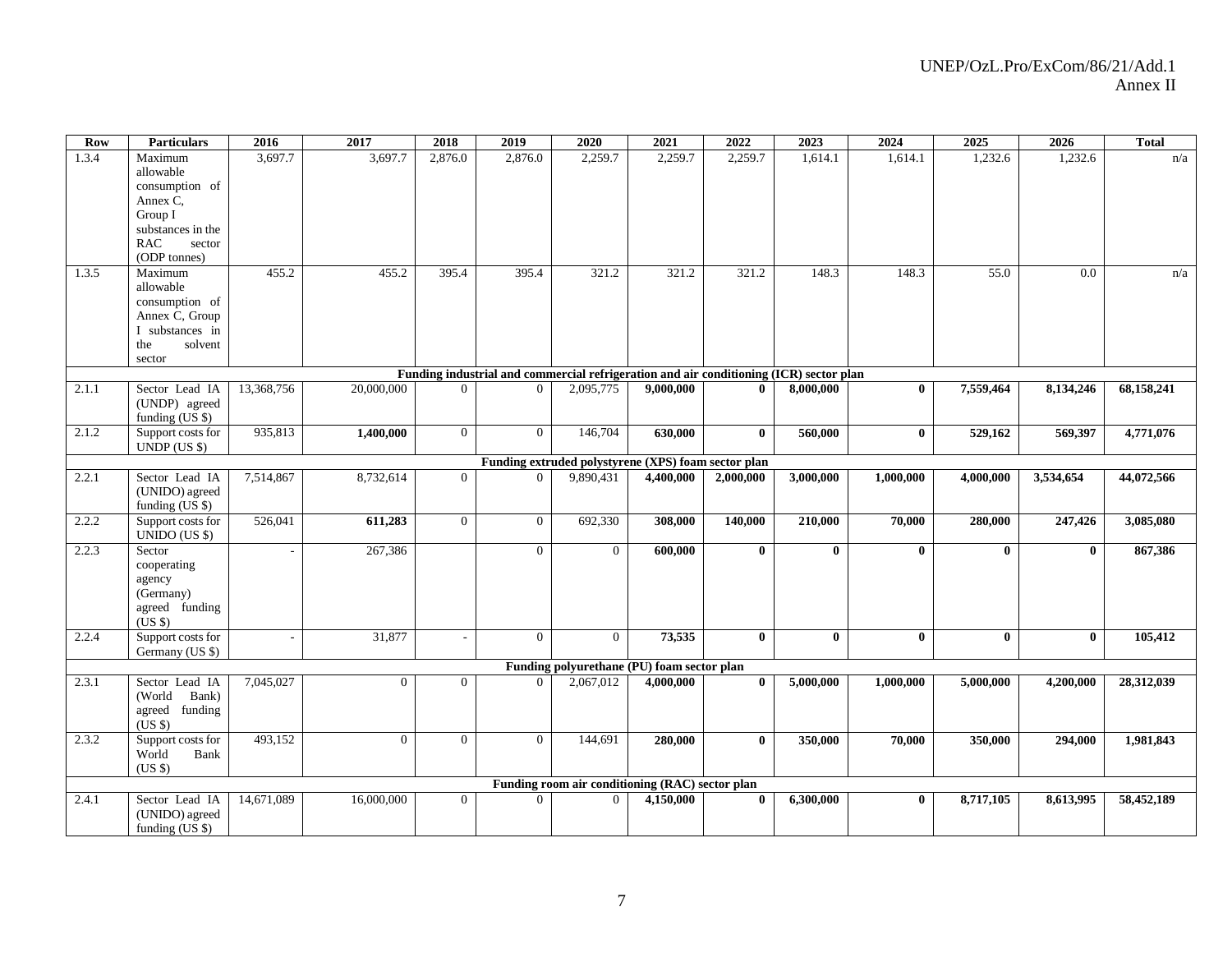| Row   | <b>Particulars</b>                                                               | 2016      | 2017           | 2018           | 2019           | 2020                        | 2021         | 2022           | 2023         | 2024         | 2025         | 2026         | <b>Total</b> |
|-------|----------------------------------------------------------------------------------|-----------|----------------|----------------|----------------|-----------------------------|--------------|----------------|--------------|--------------|--------------|--------------|--------------|
| 2.4.2 | Support costs for<br>$UNIDO (US \$))$                                            | 1,026,976 | 1,120,000      | $\overline{0}$ | $\Omega$       | $\overline{0}$              | 290,500      | $\mathbf{0}$   | 441,000-     | $\mathbf{0}$ | 610,197      | 602,980      | 4,091,653    |
| 2.4.3 | Sector<br>cooperating<br>(Italy)<br>agency<br>agreed funding<br>$(US \$          | 891,892   | $\overline{0}$ | $\overline{0}$ | $\Omega$       | $\overline{0}$              | $\mathbf{0}$ | $\mathbf{0}$   | $\mathbf{0}$ | $\mathbf{0}$ | $\mathbf{0}$ | $\mathbf{0}$ | 891,892      |
| 2.4.4 | Support costs for<br>Italy $(US \$                                               | 108,108   | $\overline{0}$ | $\overline{0}$ | $\theta$       | $\overline{0}$              | $\mathbf{0}$ | $\mathbf{0}$   | $\mathbf{0}$ | $\mathbf{0}$ | $\bf{0}$     | $\mathbf{0}$ | 108,108      |
| 2.4.5 | <b>Sector</b><br>cooperating<br>agency<br>(Austria)<br>agreed funding<br>(US \$) |           | $\overline{0}$ | $\overline{0}$ | $\Omega$       | $\overline{0}$              | 350,000      | $\blacksquare$ | 700,000      | $\bf{0}$     | $\bf{0}$     | $\mathbf{0}$ | 1,050,000    |
| 2.4.6 | Support costs<br>Austria<br>for<br>(US \$)                                       |           | $\Omega$       | $\Omega$       | $\Omega$       | $\Omega$                    | 41,833       | $\blacksquare$ | 83,667       | $\bf{0}$     | $\mathbf{0}$ | $\mathbf{0}$ | 125,500      |
|       | Funding service sector plan, including enabling programme                        |           |                |                |                |                             |              |                |              |              |              |              |              |
| 2.5.1 | Sector Lead IA<br>(UNEP) agreed<br>funding (US \$)                               | 3,299,132 | 2,570,000      | $\Omega$       | 1,000,000      | $\Omega$                    | 1,160,000    | 1,780,000      | 2,000,000    | 3,000,000    | 1,200,000    | 2,517,105    | 18,526,237   |
| 2.5.2 | Support costs for<br>UNEP $(US S)$                                               | 364,651   | 284,061        | $\overline{0}$ | 120,000        | $\overline{0}$              | 127,291      | 195,325        | 219,467      | 329,200      | 131,680      | 276,211      | 2,047,886    |
| 2.5.3 | Sector<br>cooperating<br>agency<br>(Germany)<br>agreed funding<br>(USS)          | 300,000   | $\overline{0}$ | $\overline{0}$ | $\Omega$       | $\overline{0}$              | 600,000      | 220,000        | $\mathbf{0}$ | $\bf{0}$     | $\bf{0}$     | $\mathbf{0}$ | 1,120,000    |
| 2.5.4 | Support costs for<br>Germany (US \$)                                             | 36,000    | $\overline{0}$ | $\overline{0}$ | $\overline{0}$ | $\overline{0}$              | 71,122       | 26,078         | $\mathbf{0}$ | $\mathbf{0}$ | $\mathbf{0}$ | $\mathbf{0}$ | 133,200      |
| 2.5.5 | Sector<br>cooperating<br>agency (Japan)<br>agreed funding<br>$(US \$             | 80,000    | 80,000         | $\overline{0}$ | $\Omega$       | $\overline{0}$              | 240,000      | $\mathbf{0}$   | $\mathbf{0}$ | $\mathbf{0}$ | $\mathbf{0}$ | $\mathbf{0}$ | 400,000      |
| 2.5.6 | Support costs for<br>Japan (US \$)                                               | 10,400    | 10,400         | $\overline{0}$ | $\Omega$       | $\overline{0}$              | 31,200       | $\mathbf{0}$   | $\mathbf{0}$ | $\mathbf{0}$ | $\bf{0}$     | $\mathbf{0}$ | 52,000       |
|       |                                                                                  |           |                |                |                | Funding solvent sector plan |              |                |              |              |              |              |              |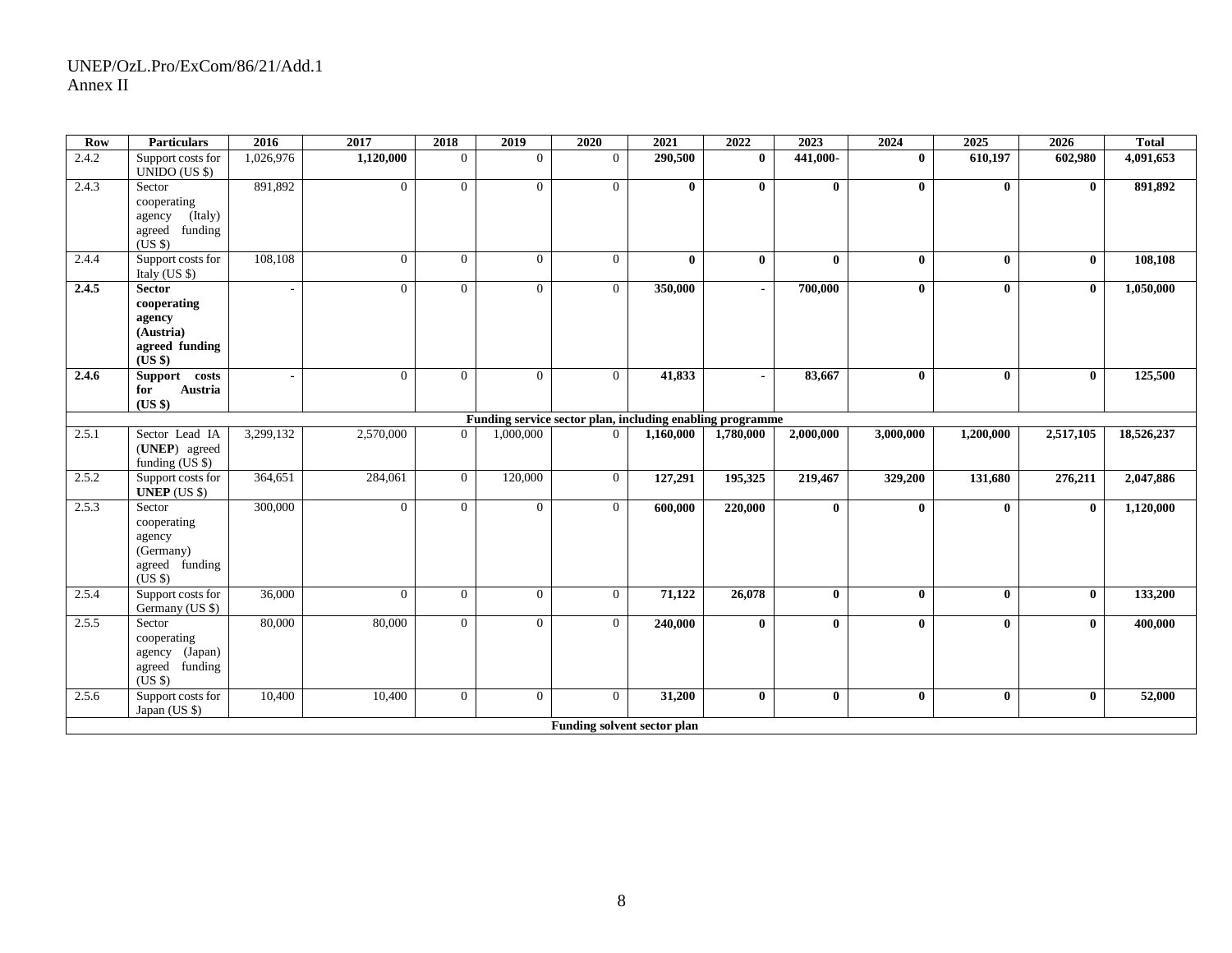| Row                                          | <b>Particulars</b>                                                                 | 2016       | 2017                                                                                 | 2018           | 2019      | 2020       | 2021       | 2022      | 2023       | 2024         | 2025       | 2026       | <b>Total</b> |
|----------------------------------------------|------------------------------------------------------------------------------------|------------|--------------------------------------------------------------------------------------|----------------|-----------|------------|------------|-----------|------------|--------------|------------|------------|--------------|
| 2.6.1                                        | Overall Lead IA                                                                    | 2,821,937  | 3,777,190                                                                            | $\Omega$       | $\Omega$  | 12,946,782 | 2,500,000  | 1,000,000 | 2,000,000  | $\mathbf{0}$ | 523,431    |            | 25,569,340   |
|                                              | (UNDP) agreed                                                                      |            |                                                                                      |                |           |            |            |           |            |              |            |            |              |
|                                              | funding $(US \$                                                                    |            |                                                                                      |                |           |            |            |           |            |              |            |            |              |
| 2.6.2                                        | Support costs for                                                                  | 197,536    | 264,403                                                                              | $\theta$       |           | 906,275    | 175,000    | 70.000    | 140,000    | $\mathbf{0}$ | 36,640     | $\bf{0}$   | 1,789,854    |
|                                              | UNDP (US S)                                                                        |            |                                                                                      |                |           |            |            |           |            |              |            |            |              |
|                                              | <b>Overall funding</b>                                                             |            |                                                                                      |                |           |            |            |           |            |              |            |            |              |
| 3.1                                          | Total<br>agreed<br>funding $(US \$                                                 | 49,992,700 | 51,427,190                                                                           | $\theta$       | 1,000,000 | 27,000,000 | 27,000,000 | 5,000,000 | 27,000,000 | 5,000,000    | 27,000,000 | 27,000,000 | 247,419,890  |
| 3.2                                          | Total<br>support<br>$cost$ (US \$)                                                 | 3,698,677  | 3,722,024                                                                            | $\overline{0}$ | 120,000   | 1,890,000  | 2,028,482  | 431,404   | 2,004,134  | 469,200      | 1,937,680  | 1,990,013  | 18,291,614   |
| 3.3                                          | Total<br>agreed<br>$costs$ (US \$)                                                 | 53,691,377 | 55,149,214                                                                           | $\overline{0}$ | 1,120,000 | 28,890,000 | 29,028,482 | 5,431,404 | 29,004,134 | 5,469,200    | 28,937,680 | 28,990,013 | 265,711,504  |
| Phase-out and remaining eligible consumption |                                                                                    |            |                                                                                      |                |           |            |            |           |            |              |            |            |              |
| 4.1.1                                        | Total phase-out of HCFC-22 agreed to be achieved under this Agreement (ODP tonnes) |            |                                                                                      |                |           |            |            |           |            |              |            |            | 6.631.46     |
| 4.1.2                                        | Phase-out of HCFC-22 to be achieved in previously approved projects (ODP tonnes)   |            |                                                                                      |                |           |            |            |           |            |              |            |            | 1,479.72     |
| 4.1.3                                        |                                                                                    |            | Remaining eligible consumption for HCFC-22 (ODP tonnes)                              |                |           |            |            |           |            |              |            |            | 3,384.13     |
| 4.2.1                                        |                                                                                    |            | Total phase-out of HCFC-123 agreed to be achieved under this Agreement (ODP tonnes)  |                |           |            |            |           |            |              |            |            | 7.94         |
| 4.2.2                                        |                                                                                    |            | Phase-out of HCFC-123 to be achieved in previously approved projects (ODP tonnes)    |                |           |            |            |           |            |              |            |            | 0.00         |
| 4.2.3                                        |                                                                                    |            | Remaining eligible consumption for HCFC-123 (ODP tonnes)                             |                |           |            |            |           |            |              |            |            | 2.19         |
| 4.3.1                                        |                                                                                    |            | Total phase-out of HCFC-124 agreed to be achieved under this Agreement (ODP tonnes)  |                |           |            |            |           |            |              |            |            | 0.86         |
| 4.3.2                                        |                                                                                    |            | Phase-out of HCFC-124 to be achieved in previously approved projects (ODP tonnes)    |                |           |            |            |           |            |              |            |            | 0.00         |
| 4.3.3                                        |                                                                                    |            | Remaining eligible consumption for HCFC-124 (ODP tonnes)                             |                |           |            |            |           |            |              |            |            | 2.21         |
| 4.4.1                                        |                                                                                    |            | Total phase-out of HCFC-141b agreed to be achieved under this Agreement (ODP tonnes) |                |           |            |            |           |            |              |            |            | 4.187.18*    |
| 4.4.2                                        |                                                                                    |            | Phase-out of HCFC-141b to be achieved in previously approved projects (ODP tonnes)   |                |           |            |            |           |            |              |            |            | .698.00      |
| 4.4.3                                        |                                                                                    |            | Remaining eligible consumption for HCFC-141b (ODP tonnes)                            |                |           |            |            |           |            |              |            |            | 0.00         |
| 4.5.1                                        |                                                                                    |            | Total phase-out of HCFC-142b agreed to be achieved under this Agreement (ODP tonnes) |                |           |            |            |           |            |              |            |            | 727.87       |
| 4.5.2                                        |                                                                                    |            | Phase-out of HCFC-142b to be achieved in previously approved projects (ODP tonnes)   |                |           |            |            |           |            |              |            |            | 267.47       |
| 4.5.3                                        |                                                                                    |            | Remaining eligible consumption for HCFC-142b (ODP tonnes)                            |                |           |            |            |           |            |              |            |            | 475.19       |
| 4.6.1                                        |                                                                                    |            | Total phase-out of HCFC-225 agreed to be achieved under this Agreement (ODP tonnes)  |                |           |            |            |           |            |              |            |            | 1.13         |
| 4.6.2                                        |                                                                                    |            | Phase-out of HCFC-225 to be achieved in previously approved projects (ODP tonnes)    |                |           |            |            |           |            |              |            |            | $0.00\,$     |
| 4.6.3                                        |                                                                                    |            | Remaining eligible consumption for HCFC-225 (ODP tonnes)                             |                |           |            |            |           |            |              |            |            | 0.09         |

\*In accordance with decision 68/42(b), includes 137.83 ODP tonnes of HCFC-141b contained in exported pre-blended polyols..

# **APPENDIX 3-A: FUNDING APPROVAL SCHEDULE**

1. Funding for the future tranches will be considered for approval at the *last* meeting of the year specified in Appendix 2-A.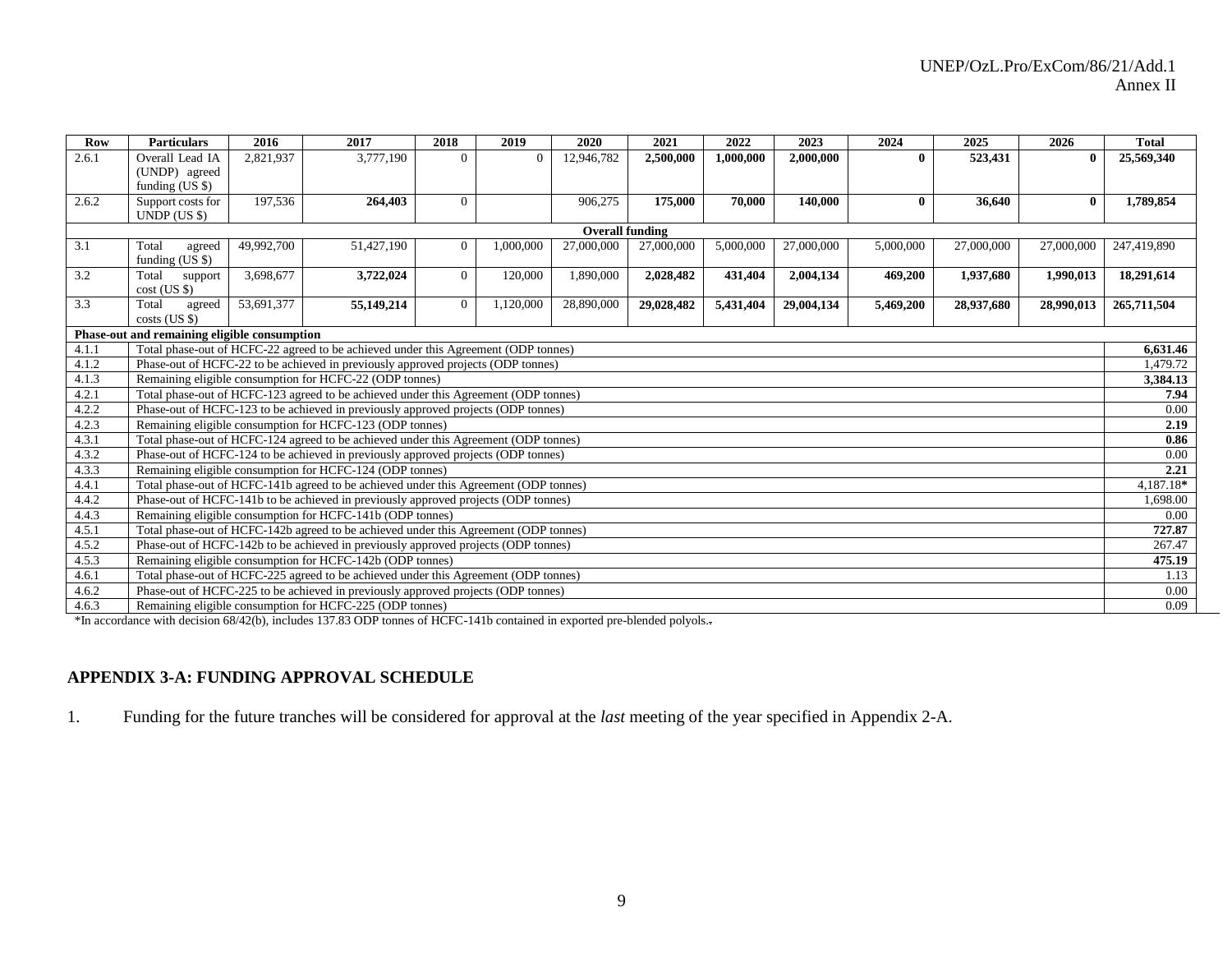## **APPENDIX 4-A: FORMAT OF TRANCHE IMPLEMENTATION REPORTS AND PLANS**

1. The submission of the Tranche Implementation Report and Plans for each sector tranche request will consist of the following parts:

- (a) A narrative report, with data provided by tranche, describing the progress achieved since the previous report, reflecting the situation of the Country in regard to phase out of the Substances, how the different activities contribute to it, and how they relate to each other; the amount of ODS phased out as a direct result from the implementation of activities, by substance, and the alternative technology used and the related phase-in of alternatives; the amount of co-funding provided by the Country for the HCFC reductions; successes, experiences, and challenges related to the different activities included in the Plan, reflecting any changes in the circumstances in the Country, and providing other relevant information; information on and justification for any changes vis-à-vis the previously submitted Tranche Implementation Plan(s), such as delays, uses of the flexibility for reallocation of funds during implementation of a tranche, as provided for in paragraph 7 of this Agreement, or other changes;
- (b) An independent verification report of the consumption of the Substances, as per sub-paragraph 5(b) of the Agreement. If not decided otherwise by the Executive Committee, such a verification has to be provided together with each tranche request and will have to provide verification of the consumption for all relevant years as specified in sub-paragraph 5(a) of the Agreement for which a verification report has not yet been acknowledged by the Committee;
- (c) For sector plans with activities that include the conversion of manufacturing capacity, an independent verification report as per sub-paragraph 5(c) of the Agreement, including a random sample of at least five per cent of the manufacturing lines which had completed their conversion in the year to be verified, and specifying at a minimum the following information: name of the enterprises; level of the Substance consumption prior to conversion; the alternative technology that has been introduced including the alternative Substance consumption level; the manufacturing capacity and actual production level before and after conversion; and the detailed incremental cost of the conversion;
- (d) A written description of the activities to be undertaken during the period covered by the requested tranche, highlighting implementation milestones, the time of completion and the interdependence of the activities, any possible changes to the overall Plan that are foreseen, taking into account experiences made and progress achieved in the implementation of earlier tranches;
- (e) A set of quantitative information for all Tranche Implementation Reports and Plans, submitted through an online database; and
- (f) An Executive Summary of about five paragraphs, summarizing the information of the above sub-paragraphs 1(a) to 1(e).

2. In the event that in a particular year two stages of the HPMP are being implemented in parallel, the following considerations should be taken in preparing the Tranche Implementation Reports and Plans:

(a) The Tranche Implementation Reports and Plans referred to as part of this Agreement, will exclusively refer to activities and funds covered by this Agreement; and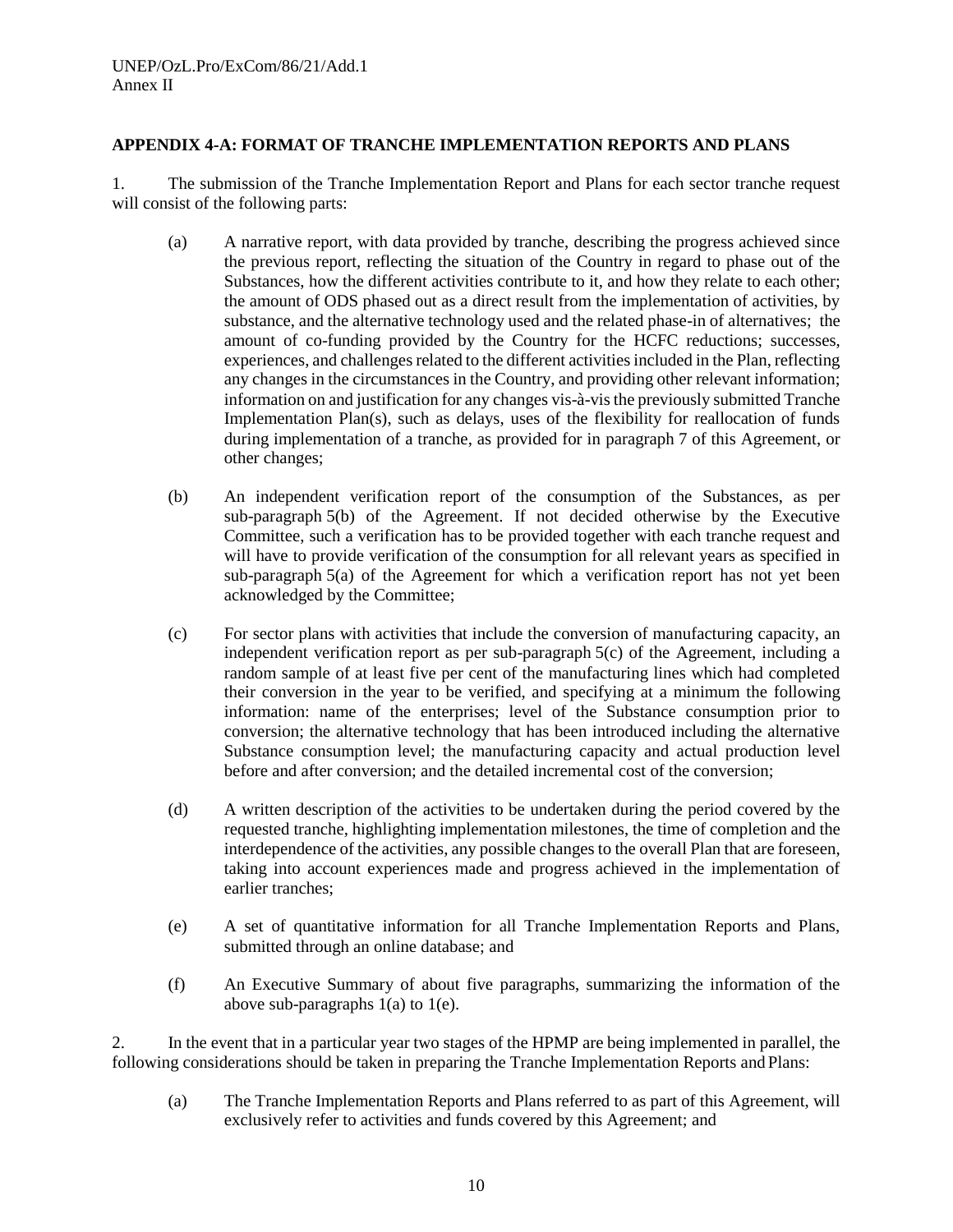(b) If the stages under implementation have different HCFC consumption targets under Appendix 2-A of each Agreement in a particular year, the lower HCFC consumption target will be used as reference for compliance with these Agreements and will be the basis for the independent verification.

#### **APPENDIX 5-A: MONITORING INSTITUTIONS AND ROLES**

1. The **Foreign Economic Cooperation Office/Ministry of Environmental Protection (FECO/MEP), as the** National Ozone Unit is responsible for the following:

- (a) Co-ordinating the overall implementation of activities to be undertaken with assistance of the Lead IA, Sector Lead IAs and other Cooperating IAs;
- (b) **Coordinating the** development**ing** and implementation**ing** of national policies and legislations on the control of ODS**, including the bans of consumption of HCFCs in PU foam, XPS foam and solvent sectors to be effective by 1 January 2026**;
- (c) Monitoring national consumption based on production data and official import and export data for the Substances recorded by relevant government departments in line with subparagraph 5(b) of this Agreement;
- (d) Supervising implementation of the national system of licensing and quotas for HCFC imports, production and exports, the quota system covering enterprises using large quantities of HCFC in the different consumption sectors, where applicable, and collect the consumption data to control the consumption growth and achieve reduction of HCFC consumption in those enterprises, where applicable;
- (e) Managing consumption in those sectors with large amounts of small and medium-sized (SMEs) enterprises (e.g., XPS and PU foam, ICR, and solvent sectors), by limiting the quantities of the relevant substances to be sold to the domestic market;
- (f) Supervising enterprises carrying out the conversion activities to ensure the phase-out target in those enterprises had been achieved; and
- (g) Co-ordinate with Lead IA, Sector Lead IAs, and Cooperating IAs to facilitate the verification of the sector targets set in the Agreement and in the preparation of reports according to sub-paragraph 5(d) and Appendix 4-A of this Agreement.

#### **APPENDIX 6-A: ROLE OF THE LEAD IMPLEMENTING AGENCY**

- 1. The Lead IA will be responsible for a range of activities, including at least the following:
	- (a) Ensuring performance and financial verification in accordance with this Agreement and with its specific internal procedures and requirements as set out in the Country's HPMP;
	- (b) Assisting the Country in preparation and submission of the Tranche Implementation Reports and Plans as per Appendix 4-A;
	- (c) Providing independent verification to the Executive Committee that the Targets have been met and associated tranche activities have been completed as indicated in the Tranche Implementation Plan consistent with Appendix 4-A;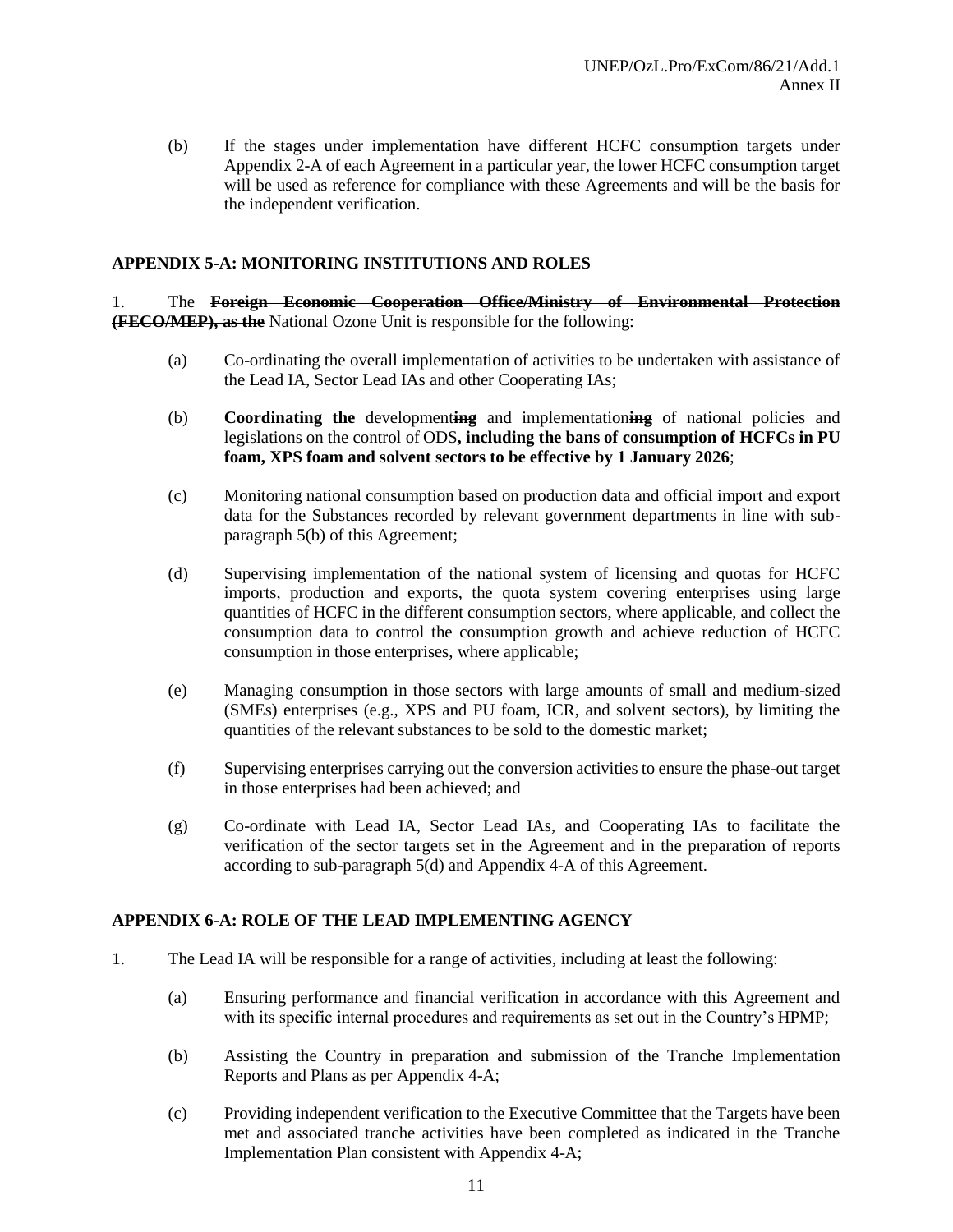- (d) Fulfilling the reporting requirements for the overall plan as specified in Appendix 4-A for submission to the Executive Committee;
- (e) Ensuring that the experiences and progress is reflected in updates of the overall plan and in future Tranche Implementation Plans consistent with sub-paragraphs 1(d) and 1(e) of Appendix 4-A;
- (f) In the event that the last funding tranche is requested one or more years prior to the last year for which a consumption target had been established, co-ordinate with the responsible Sector Lead IA to ensure that annual tranche implementation reports and, where applicable, verification reports on the current stage of the Plan are submitted until all activities foreseen had been completed and HCFC consumption targets had been met;
- (g) Ensuring that appropriate independent technical experts carry out the technical reviews;
- (h) Carrying out the required supervision missions;
- (i) Ensuring the presence of an operating mechanism to allow effective, transparent implementation of the Tranche Implementation Plan and accurate data reporting;
- (j) With the Country, co-ordinating the activities of the Sector Lead IAs and Cooperating IAs, and ensuring appropriate sequence of activities;
- (k) In case of reductions in funding for failure to comply in accordance with paragraph 11 of the Agreement, to determine, in consultation with the Country, the Sector Lead IAs and the Cooperating IAs, the allocation of the reductions to the different sectors and budget items and to the funding of the Sector Lead IAs and each Cooperating IA;
- (l) Providing assistance with policy, management and technical support when required;
- (m) Reaching consensus with the Sector Lead IAs and Cooperating IAs on any planning, co-ordination and reporting arrangements required to facilitate the implementation of the Plan; and
- (n) Co-ordinating the annual financial audit of the income received from the implementing agencies, the disbursements by Foreign Environmental Cooperation Center/Ministry of Ecology and Environment (FECO/MEE) to final beneficiaries, and the interest amount earned by FECO/MEE on the balances held by FECO/MEE.

2. After consultation with the Country and taking into account any views expressed, the Lead IA will select and mandate an independent entity to carry out the verification of the HPMP results as per sub-paragraphs 5(c) of the Agreement and sub-paragraph 1(c) of Appendix 4-A. The Lead IA can delegate the task described in this paragraph to the respective Sector Lead IA on the understanding that such delegation will not interfere with the Lead IA's responsibility to carry out the verification of the HPMP results.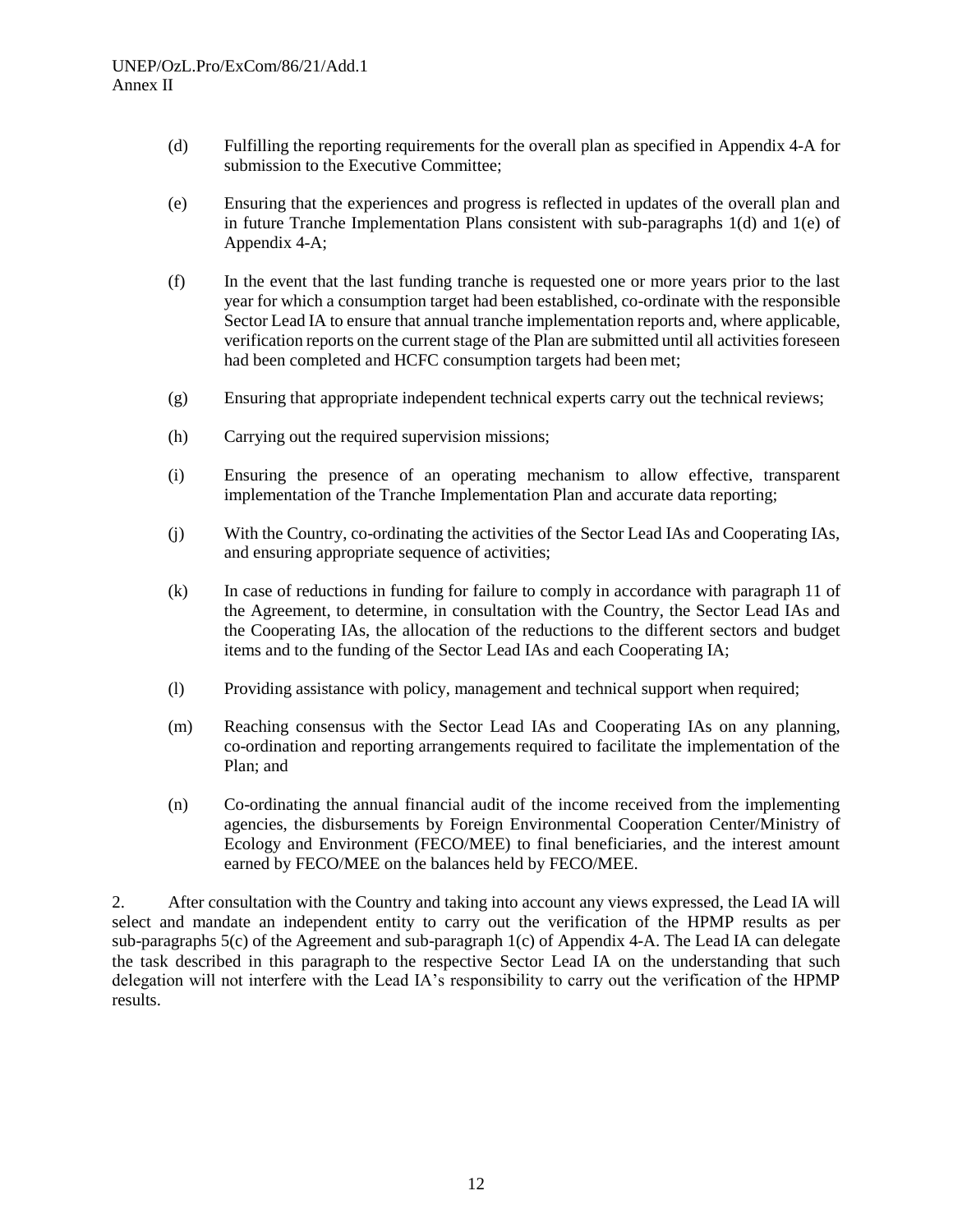# **APPENDIX 6-B: ROLE OF THE SECTOR LEAD IAs**

1. The Sector Lead IAs will be responsible for a range of activities described in their corresponding sector plan, including at least the following:

- (a) Providing assistance for policy development, planning and management of sector programming as set out in the sector plans, when required;
- (b) Ensuring verification of sector performance targets in line with paragraph 5(c) and progress of disbursement in accordance with this Agreement and with its specific internal procedures and requirements as set out in the relevant sectors and assisting the Country in the implementation and assessment of the activities;
- (c) Fulfilling the reporting requirements for the sector Tranche Implementation Reports and Plans as specified in Appendix 4-A for submission to the Executive Committee and, where relevant, including the activities implemented by the Cooperating IAs;
- (d) Ensuring that appropriate independent technical experts carry out the technical reviews;
- (e) Carrying out required supervision missions;
- (f) Ensuring the presence of an operating mechanism to allow effective, transparent implementation of the Tranche Implementation Plan and accurate data reporting;
- (g) Ensuring that disbursements made to the Country are based on the use of the indicators;
- (h) Where relevant, reaching consensus with the Cooperating IAs on any planning, co-ordination and reporting arrangements required to facilitate the implementation of the Plan;
- (i) Timely releasing funds to the Country/participating enterprises for completing the activities related to the sector; and
- (j) Ensuring financial verification of the activities implemented.

#### **APPENDIX 6-C: ROLE OF THE WORLD BANK IN THE VERIFICATION OF CONSUMPTION**

1. In addition to its role as the Implementing Agency of the China HCFC Production Phase-out Management Plan, after consultation with the Country and taking into account any views expressed, the World Bank will select and mandate an independent entity to carry out the verification of the consumption of the Country as specified in row 1.2 of Appendix 2-A, as per sub-paragraph 5(b) of this Agreement and sub-paragraph 1(b) of Appendix 4-A.

### **APPENDIX 6-D: ROLE OF THE COOPERATING IAs**

1. The Cooperating IAs will be responsible for a range of activities described in each sector plan, including at least the following:

(a) Providing assistance for policy development, planning and management of the sector programming as set out in the respective sector plan, when required;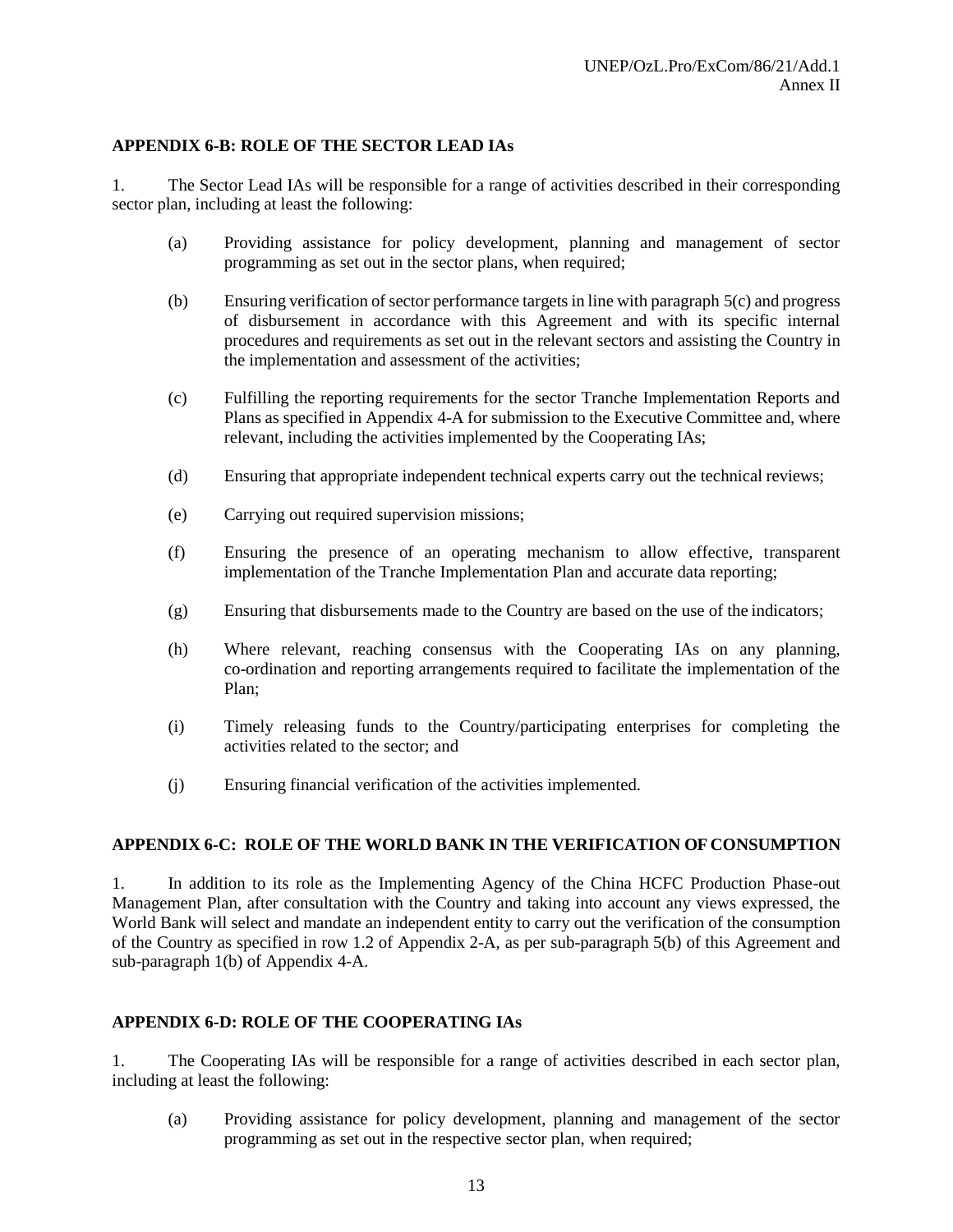- (b) Assisting the Country in the implementation and assessment of the activities, and referring to the Sector Lead IA to ensure a co-ordinated sequence in the activities;
- (c) Providing reports to the Sector Lead IA on these activities as per Appendix 4-A;
- (d) Reaching consensus with the Sector Lead IA on any planning, co-ordination and reporting arrangements required to facilitate the implementation of the Plan; and
- (e) Ensuring financial verification of the activities implemented.

### **APPENDIX 7-A: REDUCTIONS IN FUNDING FOR FAILURE TO COMPLY**

1. In accordance with paragraph 11 of the Agreement, the amount of funding provided may be reduced by US \$**42.82 115** per ODP kg of consumption beyond the level defined in row 1.2 of Appendix 2-A for each year in which the target specified in row 1.2 of Appendix 2-A has not been met, on the understanding that the maximum funding reduction would not exceed the funding level of the tranche being requested. Additional measures might be considered in cases where non-compliance extends for two consecutive years.

2. Starting for the consumption in 2019, the amount of funding provided may be reduced by US \$**42.82 115** per ODP kg of consumption beyond the level defined in rows 1.3.1, 1.3.2, 1.3.3, 1.3.4, or 1.3.5 of Appendix 2-A for each year in which the target specified in rows 1.3.1, 1.3.2, 1.3.3, 1.3.4, or 1.3.5 of Appendix 2-A has not been met, on the understanding that compliance with the targets defined in rows 1.3.1, 1.3.2, 1.3.3, 1.3.4, and 1.3.5 would be assessed based on existing sectoral reporting arrangements under the progress report on the implementation of the country programme and Tranche Implementation Report and Plans, and would not be independently verified.

3. In the event that the penalty needs to be applied for a year in which there are two Agreements in force (two stages of the HPMP being implemented in parallel) with different penalty levels, the application of the penalty will be determined on a case-by-case basis taking into consideration the specific sectors that lead to the non-compliance. If it is not possible to determine a sector, or both stages are addressing the same sector, the penalty level to be applied would be the largest.

# **APPENDIX 8-A: SECTOR SPECIFIC ARRANGEMENTS**

- 1. During stage II of the HPMP for the RAC sector, the Country agrees to convert at least:
	- (a) **Twenty Ten** manufacturing lines for the production of RAC equipment to R-290;
	- (b) **Three Four** compressor manufacturing lines to R-290; **and**
	- (c) Three residential HPWH manufacturing lines to R-290.**; and**

#### **(d) Two residential HPWH manufacturing lines to R-744;**

- 2. During stage II of the HPMP for the ICR sector, the Country agrees:
	- (a) That a maximum quantity of **3,150 1,463** metric tonnes (mt) in the unitary air-conditioning (UAC) sub-sector could be converted to HFC-32;